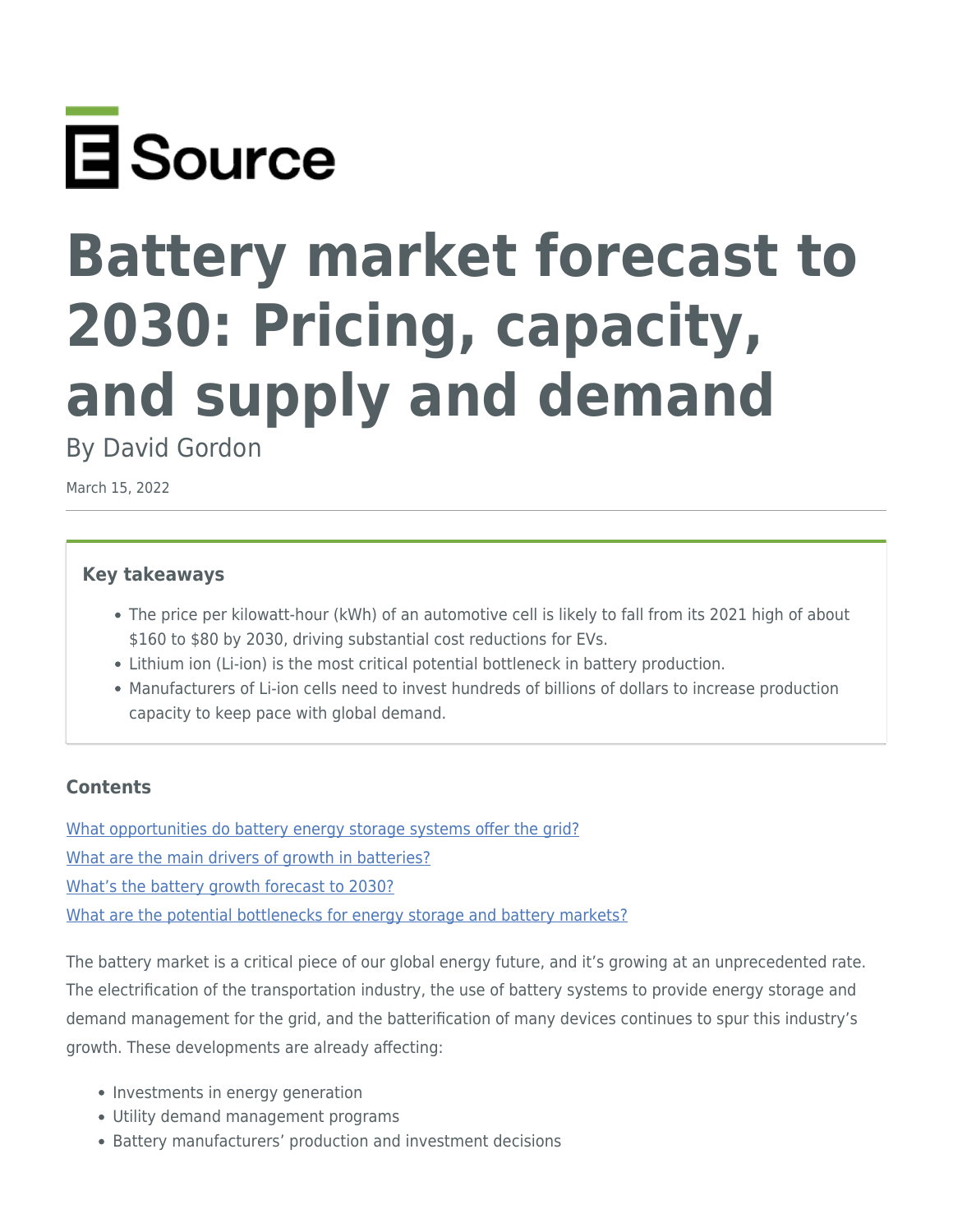As batteries offer potential solutions to the challenges of legacy electric grids, it's important to use market forecasting and intelligence to make sound planning decisions.

[Sam Jaffe](https://www.esource.com/sam-jaffe), vice president of Battery Storage Solutions at E Source, explained in our webinar [Battery market](https://www.esource.com/430211hjwe/battery-market-forecast-2030) [forecast to 2030](https://www.esource.com/430211hjwe/battery-market-forecast-2030) that the presence of a Li-ion battery changes not just the essence of the product it's added to but the entire market for it. Jaffe says that customer-sited solar plus storage and a battery's ability to balance to balance generation with sophisticated load control will be disruptive forces on the current utility model.

## **Connect with Sam Jaffe, vice president of Battery Storage Solutions**

Sam Jaffe analyzes the business models, manufacturing processes, and electrochemistry of batteries for stationary energy storage and electric transportation. Contact him to learn more about E Source [Battery](https://www.esource.com/battery-next-membership) [Next](https://www.esource.com/battery-next-membership), our newest [research and advisory](https://www.esource.com/research-and-advisory) service. With Battery Next, we offer a data-focused solution for tracking the battery energy storage market and anticipating where it will go.

# <span id="page-1-0"></span>**What opportunities do battery energy storage systems offer the grid?**

Our forecasting suggests considerable growth in utility- and customer-owned battery energy storage systems by 2030. The potential benefits these systems offer include:

- Increased use of renewable energy
- Savings on utility customers' bills and demand-charge management
- Power services such as frequency regulation, which ensures the balance of electricity supply and demand, and spinning reserve, the extra generating capacity that's available by increasing the power output of generators connected to the power system
- Lower carbon intensity of electricity
- Distributed, low-carbon backup power when paired with renewable generation
- Deferred grid upgrades for areas nearing peak capacity

# <span id="page-1-1"></span>**What are the main drivers of growth in batteries?**

Growth in the battery industry is a function of price. As the scale of production increases, prices come down. **Figure 1** forecasts the decrease in price of an automotive cell over the next decade. The price per kWh moved from \$132 per kWh in 2018 to a high of \$161 in 2021. But from 2022 to 2030 the price will decline to an estimated \$80 per kWh. Factors like material supply and charge-discharge strategies will have an influence on market growth.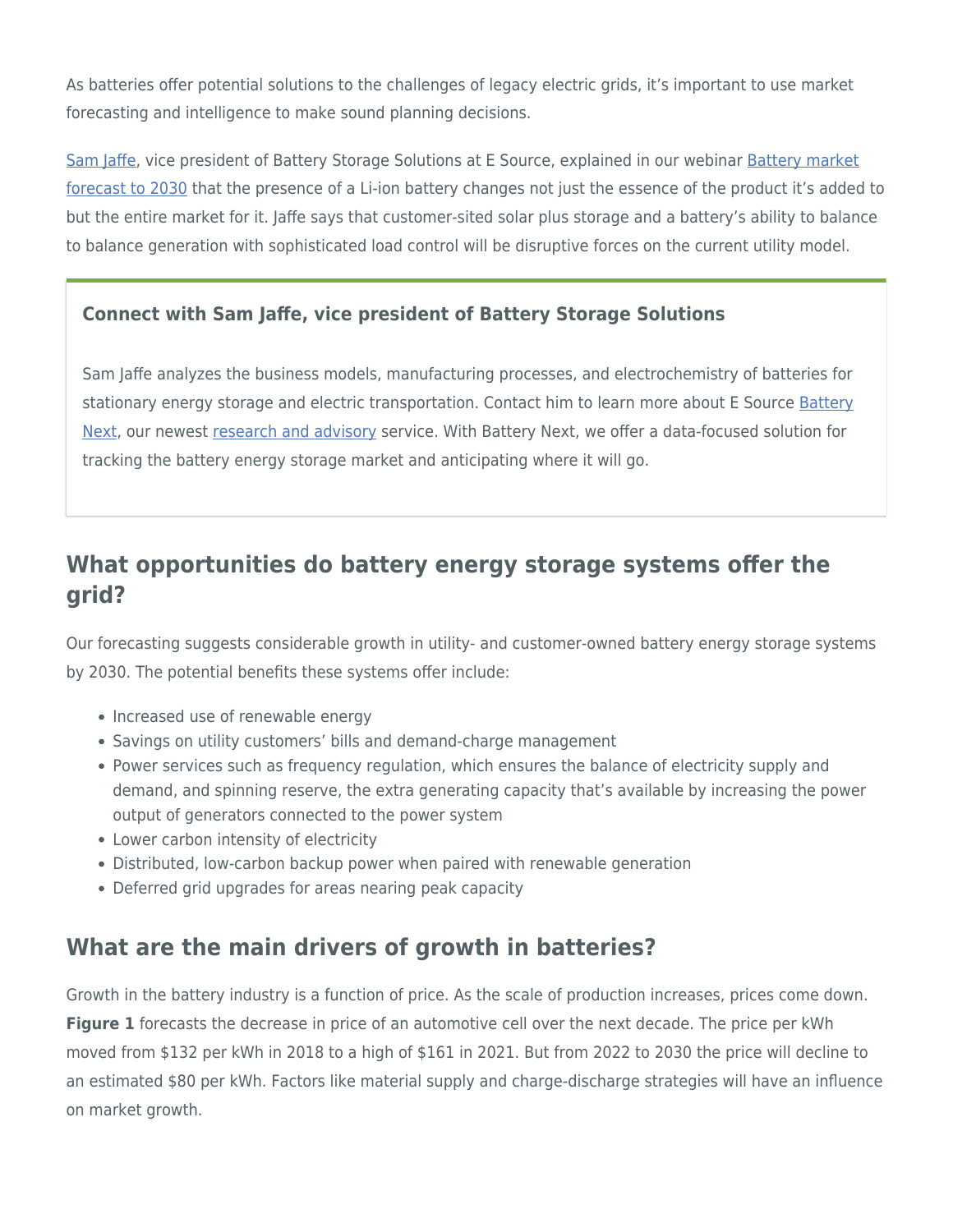## **Figure 1: Expected battery price per kWh from 2022 to 2030**

We expect a change in trajectory in 2022 and a continued decline through 2030. An important milestone for battery and EV manufacturers comes around 2025, when the price per kWh falls below \$100. This price is crucial for EVs because it represents price parity with gasoline vehicles. The cost of EVs is still the biggest barrier to adoption.



## **Recycled lithium**

Recycled Li-ion cells are less expensive than newly manufactured cells, and they'll begin to substantially affect the supply chain around 2027. We expect reused Li-ion to represent 11% of the supply chain by 2030.

# **An important milestone for battery and EV manufacturers comes around 2025, when we expect the price per kWh to fall below \$100.**

## **Double dipping**

The idea of batteries cycling twice per day (or double dipping) will affect efficiencies and the overall number of batteries installed on the grid. **Figure 2** shows excess renewables generation during two distinct times of the day: overnight during wind overproduction and midday during solar overproduction. Meanwhile, there is an excess of demand during the early morning hours and in the evening. At these times, batteries can discharge. A battery that has four hours of energy capacity can charge and discharge twice, providing eight hours of discharged energy when it's needed most. This won't affect the cycle life of the battery because the actual charging regime will be relatively gentle.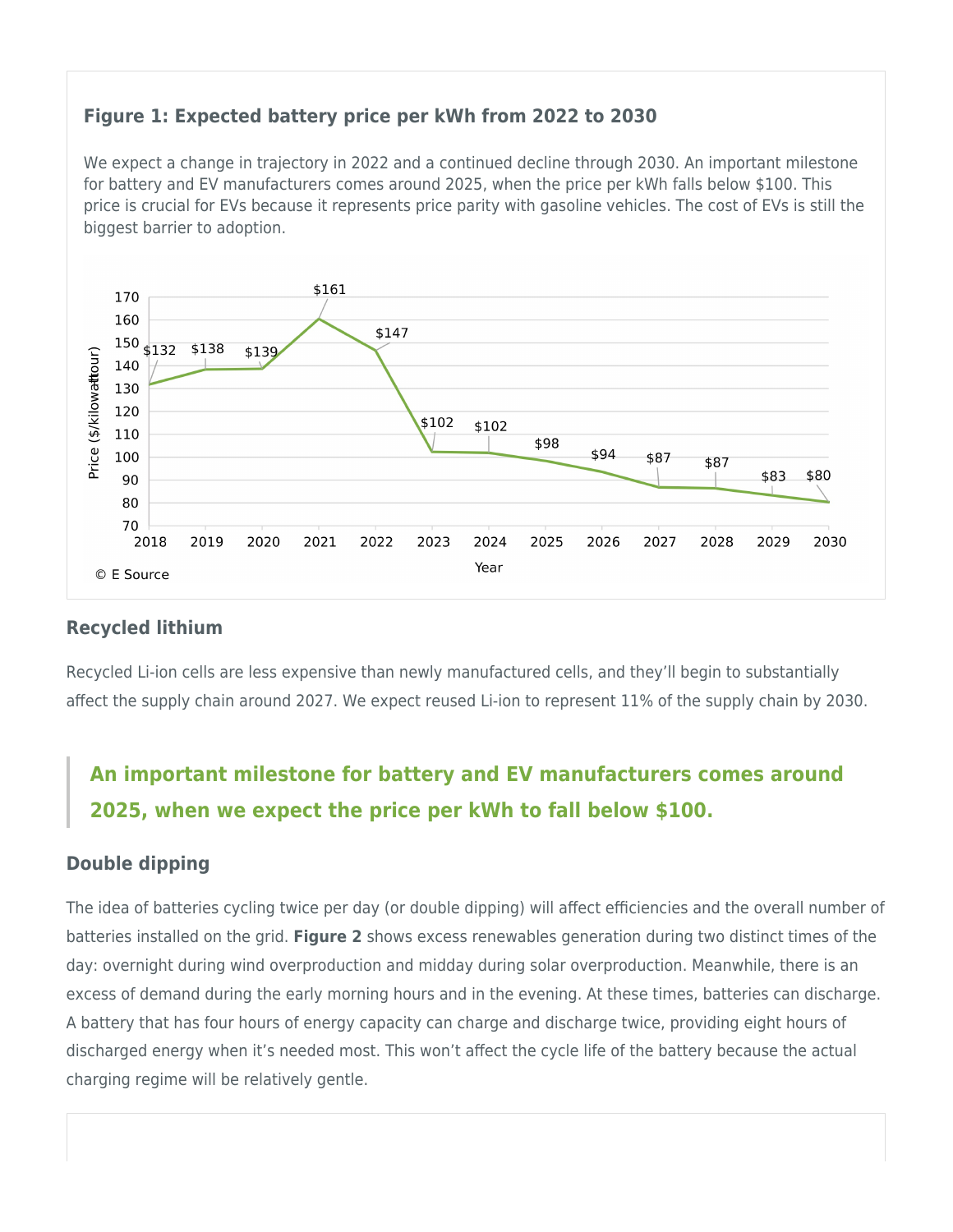# **Figure 2: Double dipping the grid**

The green shaded area shows where a battery can charge twice in the same day. The impact on the grid operator is large: only half the battery installations are needed compared to charging and discharging once per day. This cuts costs in half.



# <span id="page-3-0"></span>**What's the battery growth forecast to 2030?**

We're in the beginning stages of integrating batteries at various capacities onto the grid. Globally in 2021, the grid had 30 gigawatt-hours (GWh) of battery storage installed. We expect that number to be 400 GWh by 2030. This has many implications for utilities, battery storage investors, and large commercial energy users:

- Utilities will see an increase in battery installations in their territories. Some will be utility-deployed batteries, but most will come from independent power producers, home and building owners, and operators of virtual power plants, such as Tesla and Sunrun. How that buildout is structured will decide the level of utility ownership and control over distributed energy generation and aggregated distributed energy resources (DERs).
- An electricity grid dominated by independent power producers will see greater volatility in pricing and less utility participation. Utility-owned batteries will require huge capital expenditure but will allow the utility to retain ownership and operation of DERs like battery storage.
- To build the terawatt-hours' worth of battery installations to keep up with demand, investors need to spend hundreds of billions of dollars. Allocating that capital wisely will be an important job for investors in battery technology over the coming decade.
- Customer-owned battery storage can take advantage of the peak and off-peak hours to cut the user's monthly bill. As we discuss in our report [Capture the benefits of commercial battery storage](https://www.esource.com/136201rola/capture-benefits-commercial-battery-storage), commercial and industrial customers in markets with high demand charges can see substantial savings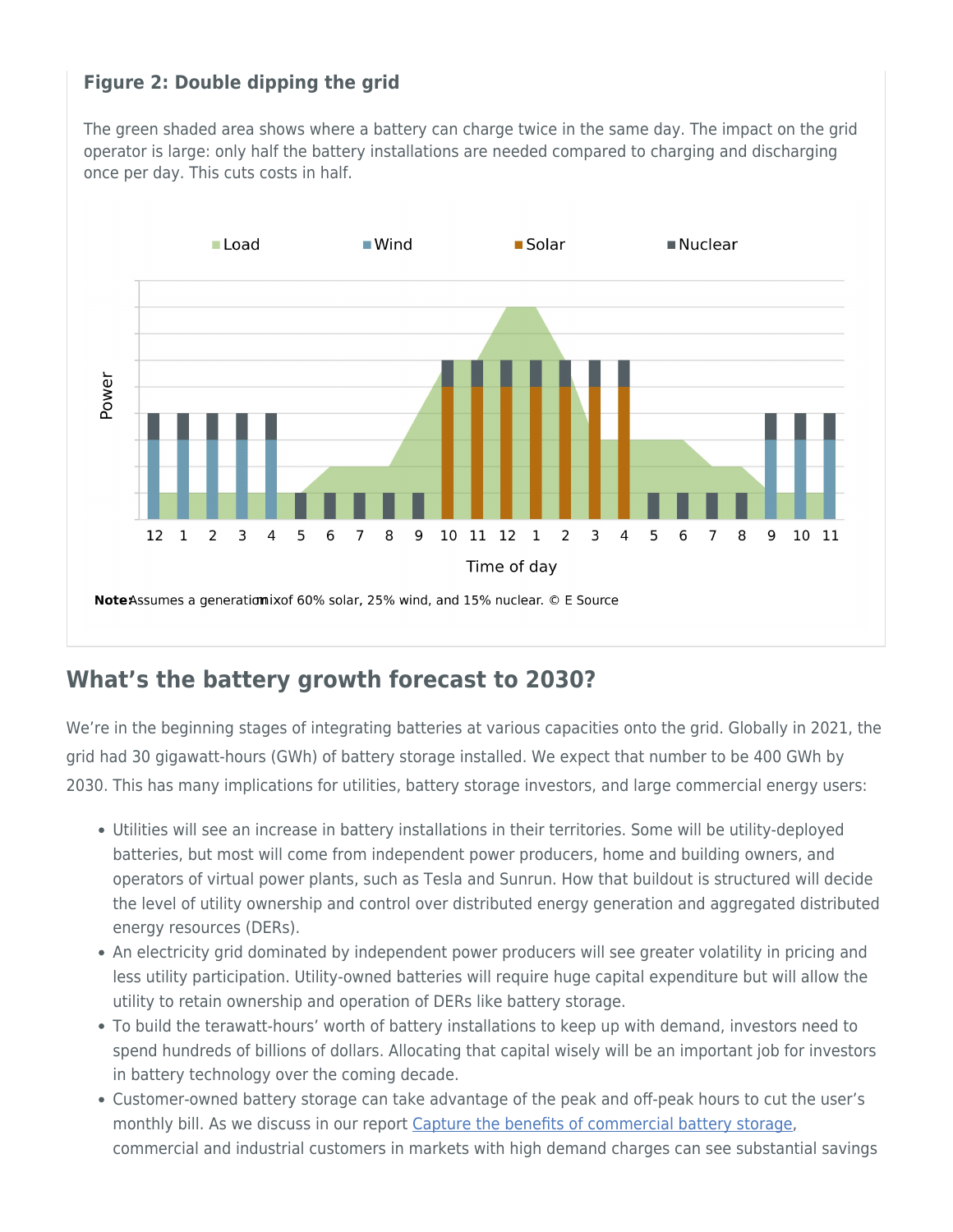and shorter payback times for their battery assets.

Our forecast predicts Li-ion manufacturing capacity to stay above global demand through 2030. **Figure 3** shows our forecast model of manufacturing capacity. We assume a healthy dose of skepticism in our model based on thousands of data points. We expect a sixfold increase in manufacturing capacity between now and 2030, an increase from 510 GWh manufactured today to over 3,100 GWh by 2030.

# **Figure 3: Battery supply and demand through 2030**

The capacity to manufacture Li-ion will fluctuate but stays above forecasted demand throughout the decade.



# **A growth trajectory of global Li-ion consumption shows a sixfold increase by 2030**

We tracked 30 battery markets in major regions and found that in 2022 the world will consume or demand 420 GWh of Li-ion batteries for all applications. By 2030 that will rise to 2,722 GWh. Stationary battery storage isn't likely to account for more than 15% of all battery energy capacity. Understanding the trends and dynamics of other battery markets, ranging from power tools to e-scooters to automobiles, will allow stationary storage battery consumers like utilities and independent power producers to hedge against unanticipated pricing and supply shocks in the future.

# **What are the potential bottlenecks for energy storage and battery markets?**

# **Supply chains**

Of all the commodities that go into the battery supply chain, lithium is the most critical possible bottleneck. To